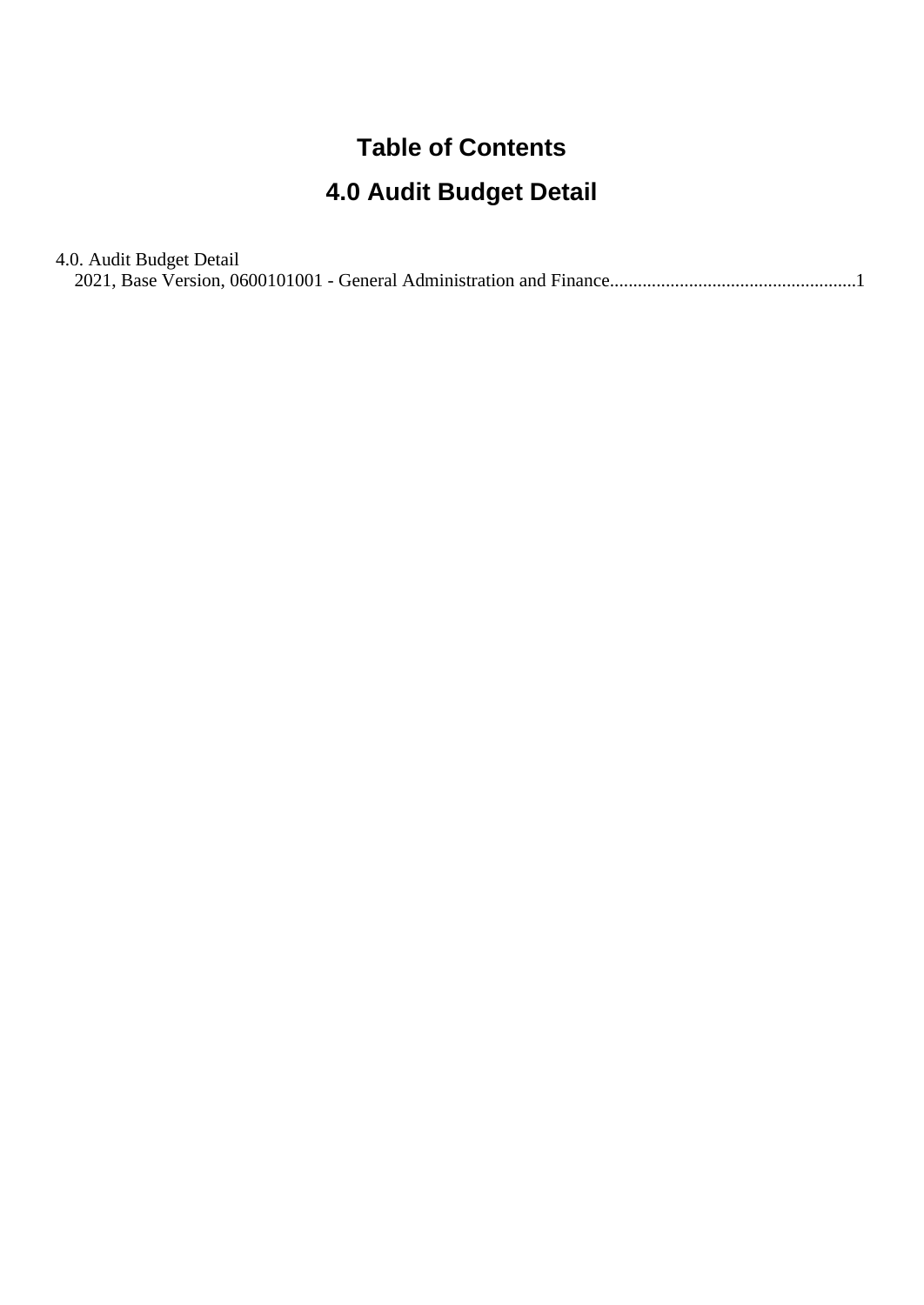<span id="page-1-0"></span>

## **2021 BUDGET VOLUME**

**Ministry:** 060 - Ministry of Planning **Department:** 06001 - Headquarters **Organisation:** 0600101001 - General Administration and Finance **Government Function:** 70111 - Executive and Legislative Organs **Location:** 0304004 - Osu Klotey

| 0600101001 - General Administration and Finance   | 713,314 |
|---------------------------------------------------|---------|
| 11001 - Central GoG & CF                          | 713,314 |
| 270102 - 17.9 Enhance support for SDGs            | 201,594 |
| 06001 - P1. Management and Administration         | 100,000 |
| 06001001 - SP1.0 Management and Administration    | 100,000 |
| <b>Unspecified Project</b>                        | 100,000 |
| 085101 - Internal management of the organisation  | 100,000 |
| 22105 - Travel and Transport                      | 10,000  |
| 2210503 - Fuel and Lubricants - Official Vehicles | 10,000  |
| 22107 - Training, Seminar and Conference Cost     | 90,000  |
| 2210709 - Seminars/Conferences/Workshops - Dome   | 90,000  |
| 06002 - P2. National Planning                     | 101,594 |
| 06002001 - P2. National Planning                  | 101,594 |
| <b>Unspecified Project</b>                        | 101,594 |
| 085101 - Internal management of the organisation  | 101,594 |
| 22107 - Training, Seminar and Conference Cost     | 101,594 |
| 2210709 - Seminars/Conferences/Workshops - Dome   | 101,594 |
| <b>Unspecified Policy</b>                         | 511,720 |
| 06001 - P1. Management and Administration         | 511,720 |
| 06001001 - SP1.0 Management and Administration    | 511,720 |
| <b>Unspecified Project</b>                        | 511,720 |
| <b>Unspecified Operations</b>                     | 511,720 |
| 2111001 - Established Post                        | 214,855 |
| 21112 - Other Allowances                          | 296,865 |